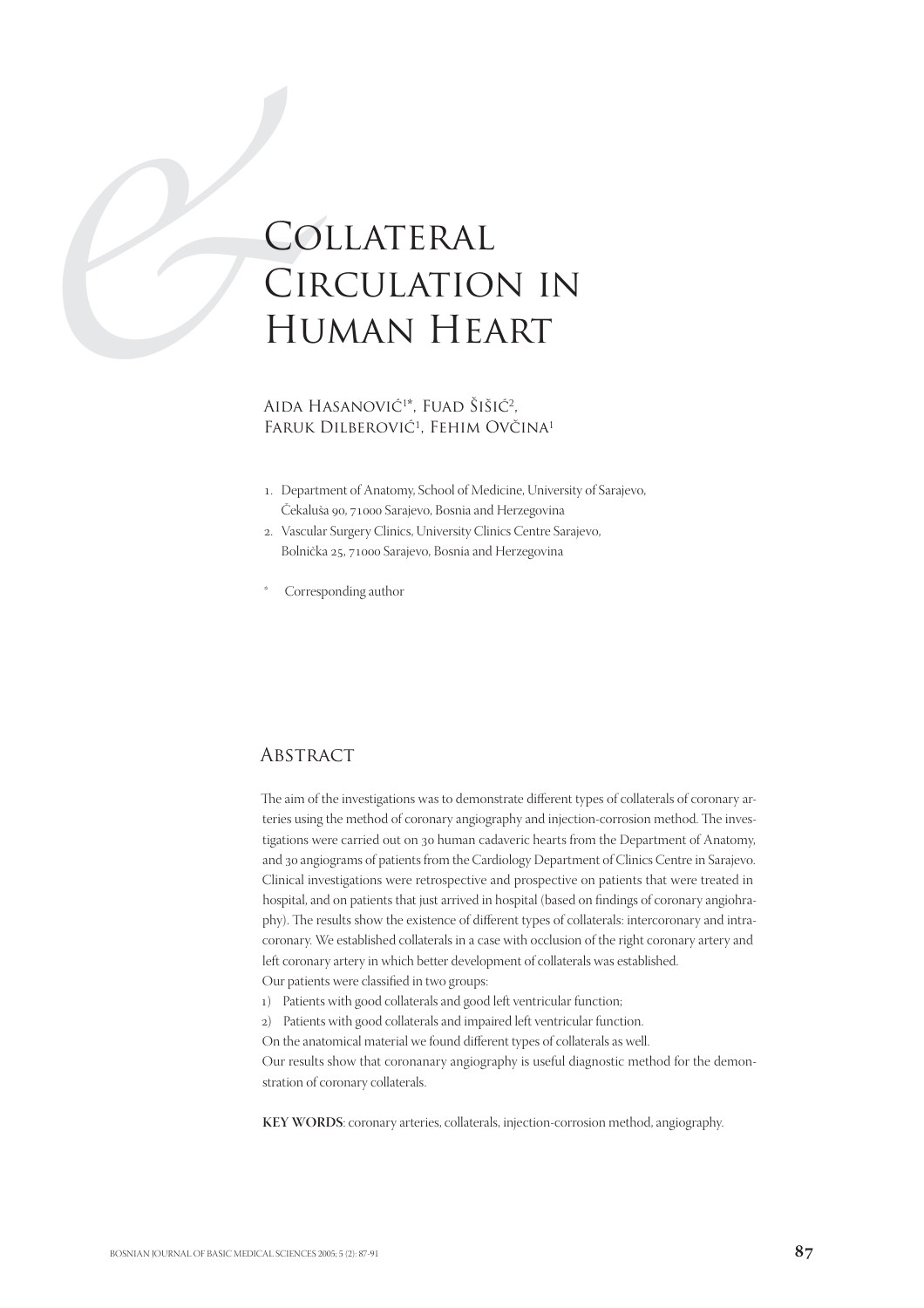#### **INTRODUCTION**

The collaterals of human coronary arteries have always attracted the attention of anatomists, pathologists, surgeons, as well as experts in many clinical disciplines. The occurrence of coronary diseases has increased recently so much that it stimulates researchers to become acquainted with collaterals of coronary arteries. Its real significance is expressive in cases with occlusion or stenosis of coronary arteries -angina, myocardial infarction, congenital cardiovascular malformations etc.  $(1,2,3,4,5)$ . Therefore, the aim of the investigations was to demonstrate different types of collaterals of the coronary arteries in normal condition and the conditions of coronary disease using the method of coronary angiography and injection corrosion method. On the other side, these investigations are important because of contrast opinions that are given in literature concerning coronary arteries collaterals. According to some authors collaterals exist and they are functional  $(6,7,8,9,10)$ . The others think that collaterals exist, but that they are insufficient for collateral circulation and only develop in pathological conditions  $(11)$ . Ishemia changes of the heart, variations of coronary arteries and the collaterals have been studied by many authors: Hadžiselimović, Werner, Pohl, Seiler, Kamenica, Šišić, Rockostroh, Rapps, Holmvang, Billinger, Meier and others.

#### Material and Methods

Our investigations were carried out on 30 human hearts (regardless of sex or age), some of which were without microscopicaly visible pathological changes, and on angiograms of patients with occlusion or stenosis of coronary arteries. The investigations on the hearts without visible pathological changes were undertaken at the Department of Anatomy of the School of Medicine in Sarajevo, whereas the data regarding the hearts with signs of coronary disease were obtained in cooperation with the Cardiology Department of Clinics Centre in Sarajevo. Clinical investigations were retrospective and prospective on patients that were treated in hospital, and on patients that just arrived to hospital (based on findings of coronary angiography). Their ages ranged from 45-72 years. Diagnoses were different: chronic stable angina and atypical angina, myocardial infarction, arterial hypertension. Various methods were applied in our investigations: injection-corrosion and coronary angiography. In injection-corrosion method, vinilit in two different colours was injected in both of coronary arteries and blue substance in veins. After successful

injection the hearts were placed into 30% HCl solution and then rinsed in a weak jet of water. Soft parts of the hearts decayed and came off, whereas filled blood vessels stayed preserved because they are not subject to corrosion. With this method we examined coronary arteries and veins as well as their collaterals. We also applied coronary angiography method. A catheter was inserted into the femoral artery. We used the catheters by Judkins for both right and left coronary artery. Omnipaque was introduced as a contrast. Both arteries were X-rayed in two radiographic projections: RAO (right anterior oblique) and LAO (left anterior oblique). For all patients we applied left ventriculography for the evaluation of ejective fraction. Using this method we explored the existence of collaterals in occlusion or stenosis of coronary arteries (coronary disease). On the angiograms we analyzed collaterals as "good" and "bed" based on diameter. The investigations were done with respect to ethical standards regulated by Helsinki Declaration.

# **RESULTS**

The results show the existence of different types of collaterals: intracoronary (between the branches of the same coronary artery) and intercoronary (between two coronary arteries). We established collaterals in a case with stenosis or occlusion of the right coronary artery as well as of the left coronary artery and its branches in which better development of collaterals has been established. On the anatomical material we found different types of collaterals using injection-corrosion method (Figure1,2). Our patients were classified into two groups (based on findings of coronary angiography):

- patients with good collaterals and good left ventricular function (Figure  $3, 4, 5, 6$ )
- patients with good collaterals and impaired left ventricular function (Figure  $7, 8, 9, 10$ ).

# Discussion

Although many authors  $(1,6,8,9)$  wrote about ischemia changes of the heart, variations of coronary artery and their collaterals, even today there are many different and, what is more, contradictory opinions in the literature about the role of collateral circulation in revascularisation in the field with a damaged blood vessels. So, one group of authors  $(4)$  consider the role of coronary arteries in that sense minimal, whereas the other authors  $(2,7,5)$  find their role important but not examined enough. Our investigations confirmed the existence of the coronary arteries collaterals, both on the hearts with-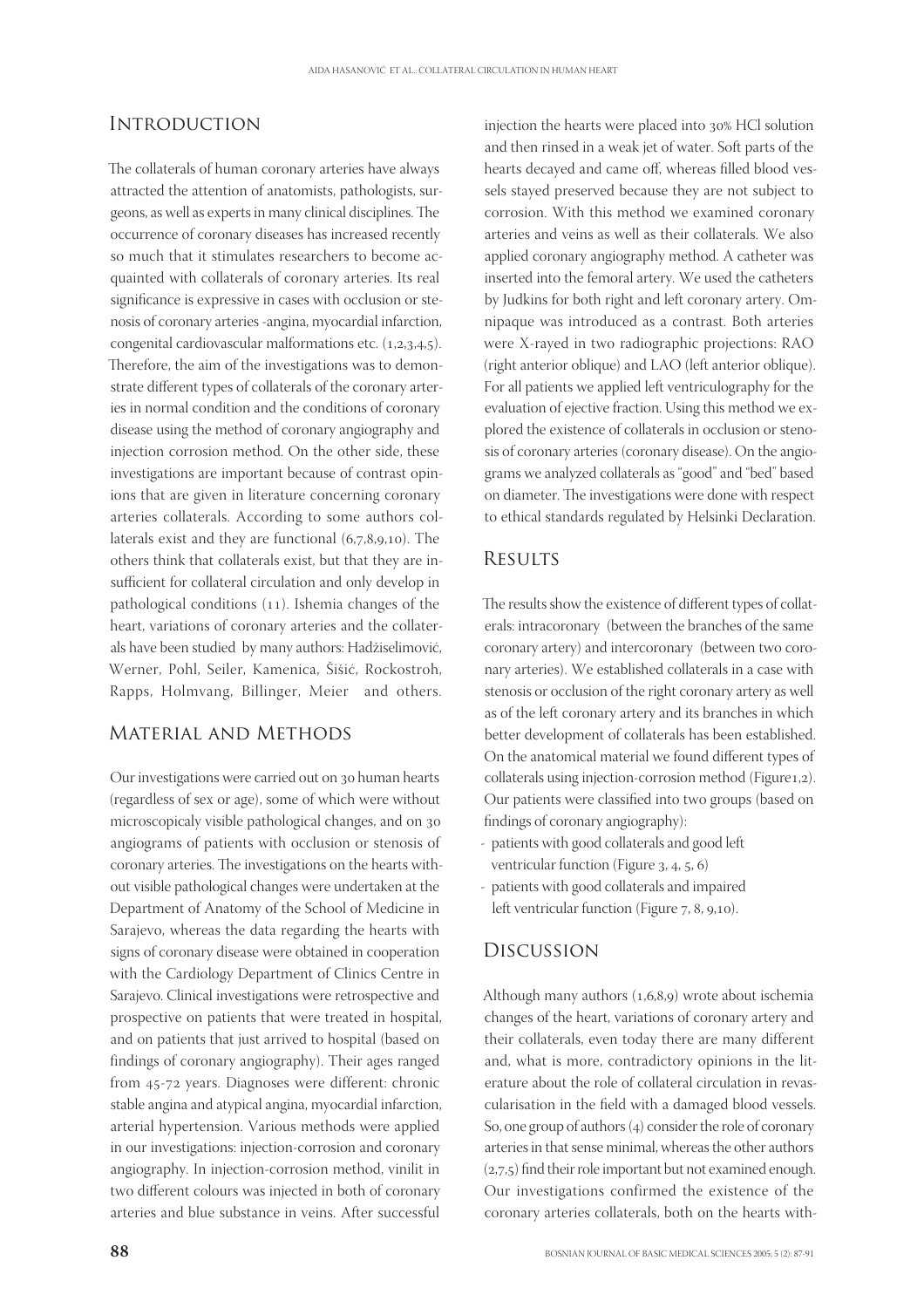





FIGURE 3. RAO: left coronary arteriogram<br>1. Proximal occlusion of the left anterior descending branch<br>2. Homocollaterals; 3. Minimal changes on the circumflex branch



FIGURE 4. RAO: right coronary arteriogram<br>1. Right coronary artery dominant<br>2. Distal part LAD has been filling septal branches of the RIP



FIGURE 5. RAO: left ventricle (diastole)



FIGURE 6. RAO: left ventricle (systole)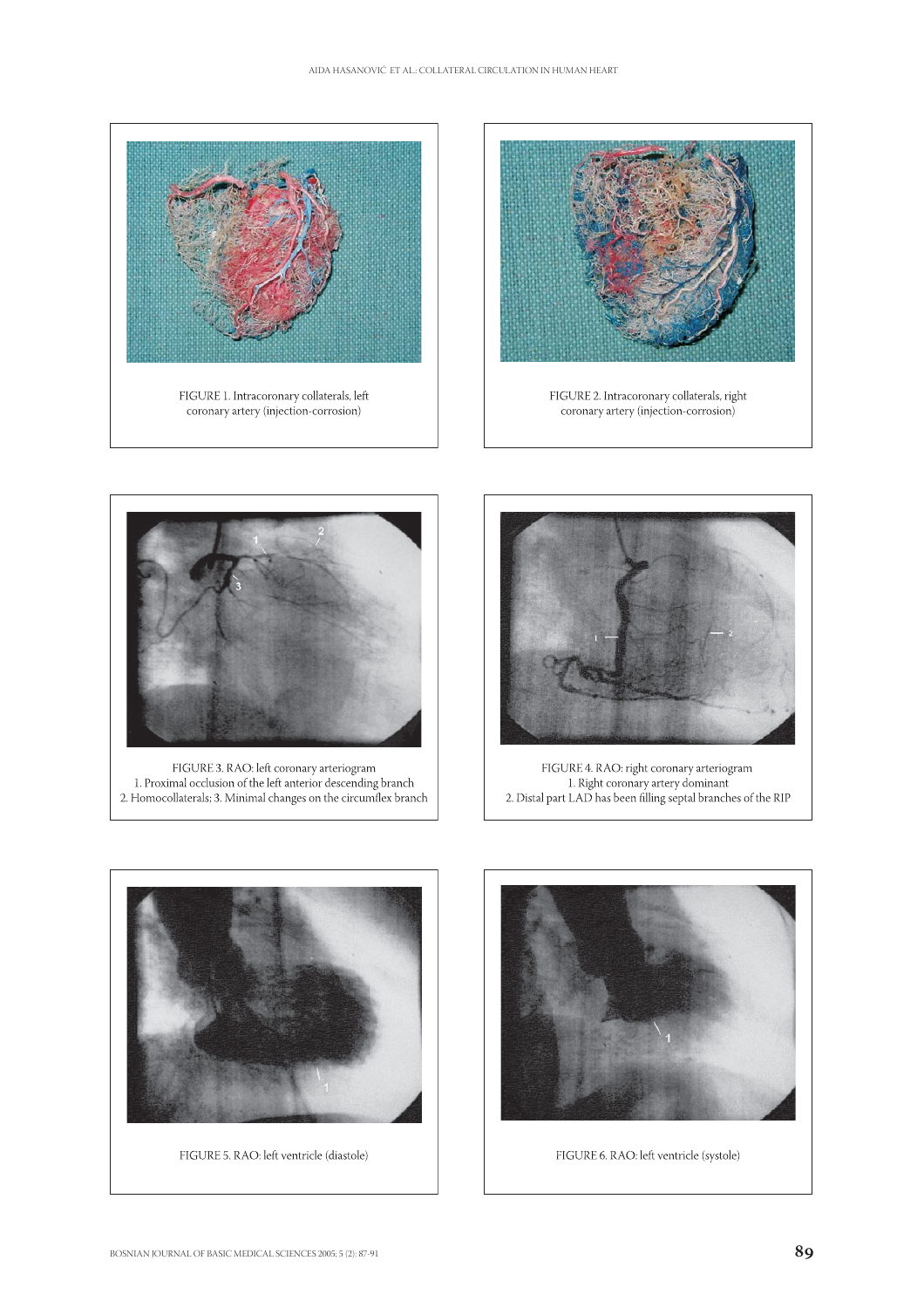out visible pathological changes and the ones with visible pathological changes - coronary disease  $(10,11)$ . Clinical investigations showed two groups of patients: with good collaterals and good left ventricular function and with good collaterals and impaired

left ventricular function. In the first group EF (ejective fraction) was  $60\%$ , in the second one EF was  $35\%$ . The valuation of collaterals were based on diameter - "good" collaterals with diameter more than 1 mm, and "bed" collaterals with diameter less than  $1$  mm. (3).

### Conclusion

Our results show that the injection corrosion method and coronanary angiography are useful methods for the demonstration of coronary collaterals in the normal and pathological condition. In patients with coronary artery disease angiographic evaluation of collaterals is a good diagnostic method and has potential clinical value. Collateral function is better in patients with good left ventricular function (ejective fraction 60%) than in those with impaired left ventricular function (ejective fraction 35%). This result would be expected but was not shown clear using angiographic method. The present angiographyc study assesses the relation of collateral and regional myocardial function. "Good" collaterals with diameter more than 1mm have important role in protection of left ventricular function (EF-60%) but the situation is not the same for "bad "collaterals" with diameter less than 1mm (EF-35%).



FIGURE 7. RAO: left coronary arteriogram 1. Left anterior descending branch (occlusion) 2. Significant stenosis on the Cx



FIGURE 8. right coronary angiogram 1. Right coronary artery (RAO projection) 2. LAD is filled from RIP



FIGURE 8. right coronary angiogram 1. Right coronary artery (RAO projection) 2. LAD is filled from RIP



FIGURE 10. RAO: left ventricle (systole)